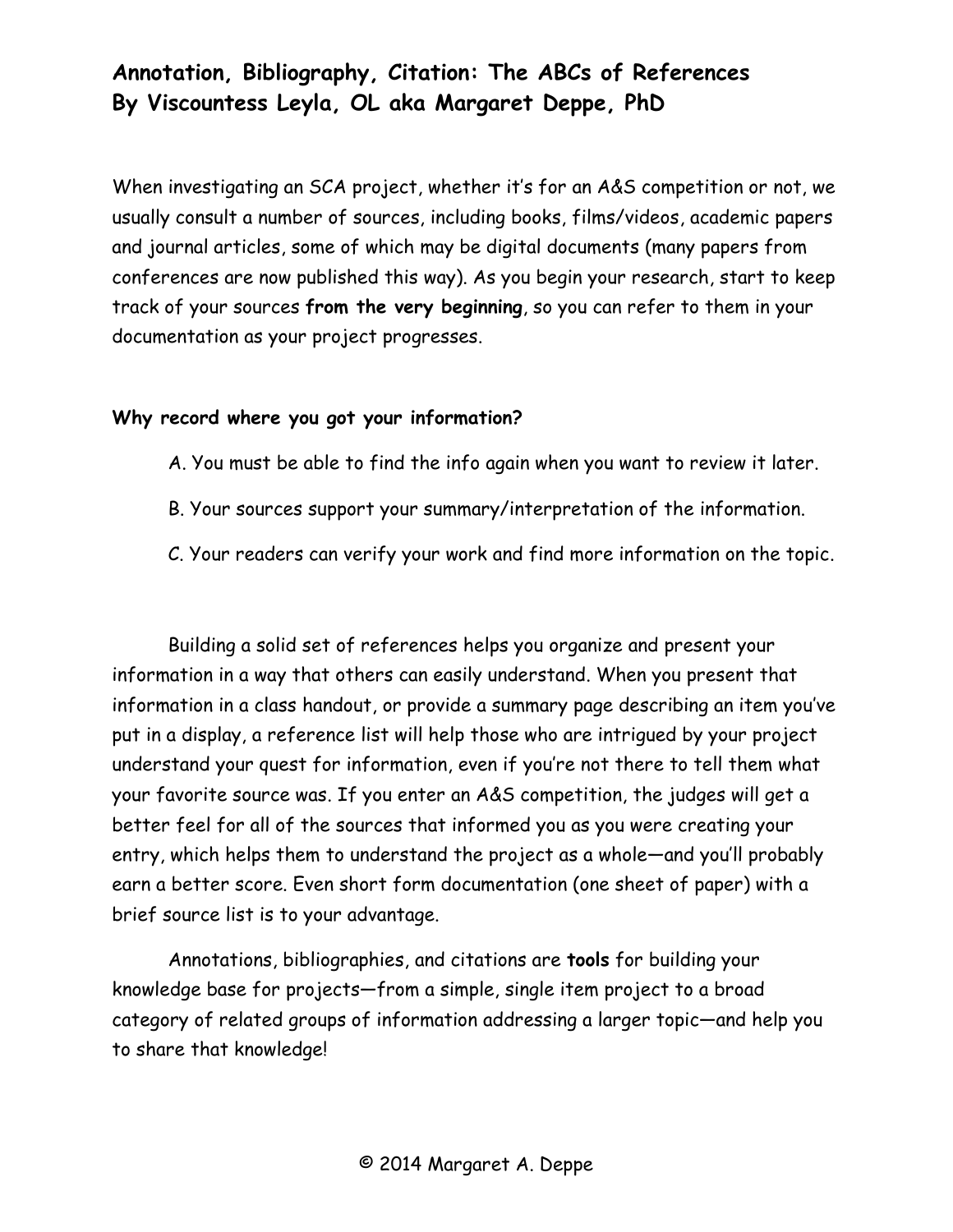# **How do you start building your source list?**

Record basic bibliographic information for each & every source you use, as you go, from the first time you are curious about a topic, to the final proofreading of your handout, summary, or documentation. You need to know the following:

Full name of the expert(s),\*author(s), editor(s), and/or translator(s)

Complete title, including subtitles and volume/# info for journals or series, and the title & page numbers for essays or articles

Name of the publisher, place published, year of publication, ISBN\*\*

Digital document information such as URL, date/time accessed

Specific page numbers for quotes, images, or detailed information

\* If you consult an expert in person, via email or other correspondence, make a note of the date pertinent conversations took place, and cite that person's contribution as "personal communication."

\*\*The ISBN makes for fast online searching and is helpful for bibliophiles who loved your book and want to buy it. Some of us still prefer hardcopy!  $\odot$ 

I make a note of where I physically was when I got the info—name & location of museum, library or friend's bookcase, if I was on a "special" computer in a private library or archive, special collection, etc. It can be very helpful years later, when you realize a photocopy or handwritten page from a notebook has gone missing and that book is in a non-circulating library, or you Google something and can't get the info online because the database you were using can only be accessed through a dedicated terminal at that museum, or a URL is dead… And so on.

HINT: If the digital source you consulted is gone, try the Wayback Machine digital archive of webpages:<https://archive.org/web/> .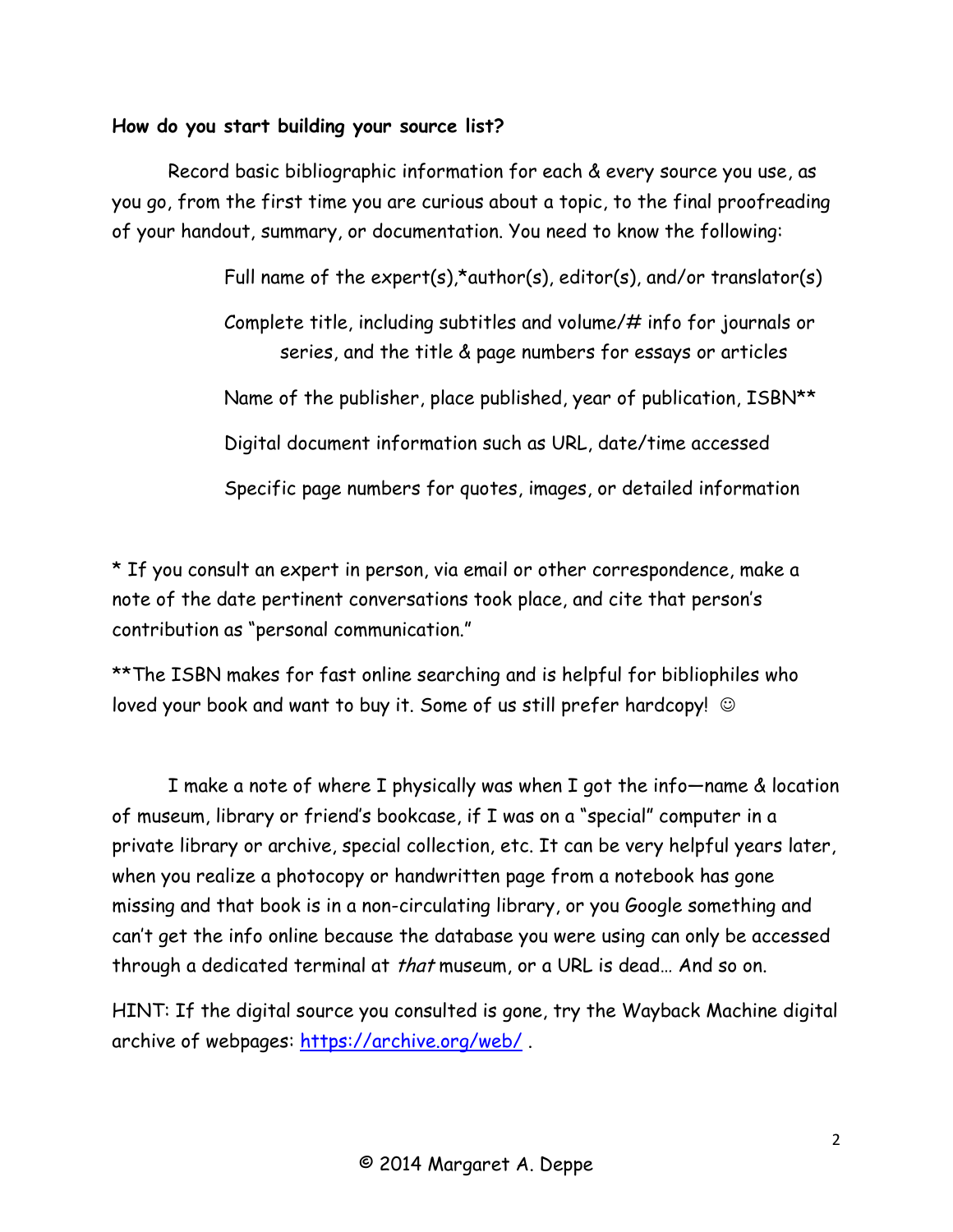Stick to reputable sources. If your source doesn't provide most or all of the bibliographic info listed previously, your source *probably isn't reliable*. You should be able to backtrack all of the info by going to the author's bibliography or reference list and tracking down those sources for yourself. There are some really good blogs out there, with a lot of good information including great references, and many more bad ones…because you can't verify where the author's information came from. So, onward to the ABCs—we'll start with B.

## **B is for Bibliography**

For formal documentation (A&S competition, research paper, etc.): If the criteria specify a particular format, use that format!! If the criteria *don't* specify a format, pick a style guide and use that format to organize your information. For gray areas (bits of info not covered by the style guide), decide what you want to do and be consistent. Many colleges have style summaries & examples for favorite manuals (Chicago, APA, MLA) online, and you can buy an inexpensive paper copy of any style guide used. For SCA documentation, it generally doesn't matter which you use, but you **MUST follow the same format for all of your sources**.

Depending on the style guide, you will either have a "Bibliography" (all sources consulted) or a list of "References" or "Works Cited" (only those sources specifically referred to or cited). Here are a couple of examples:

| Harris, Jennifer. Textiles: 5000 Years. NY: Harry N. Abrams, 1993.          |
|-----------------------------------------------------------------------------|
| Harris, J. Textiles: 5000 Years. NY: Harry N. Abrams, 1993. ISBN 0810938758 |
|                                                                             |

Don't know who came up with that last one, but I see it often.

Notice that the font is just a little smaller on the very last last example, so it will all fit on one line! But is still clearly legible, not too small.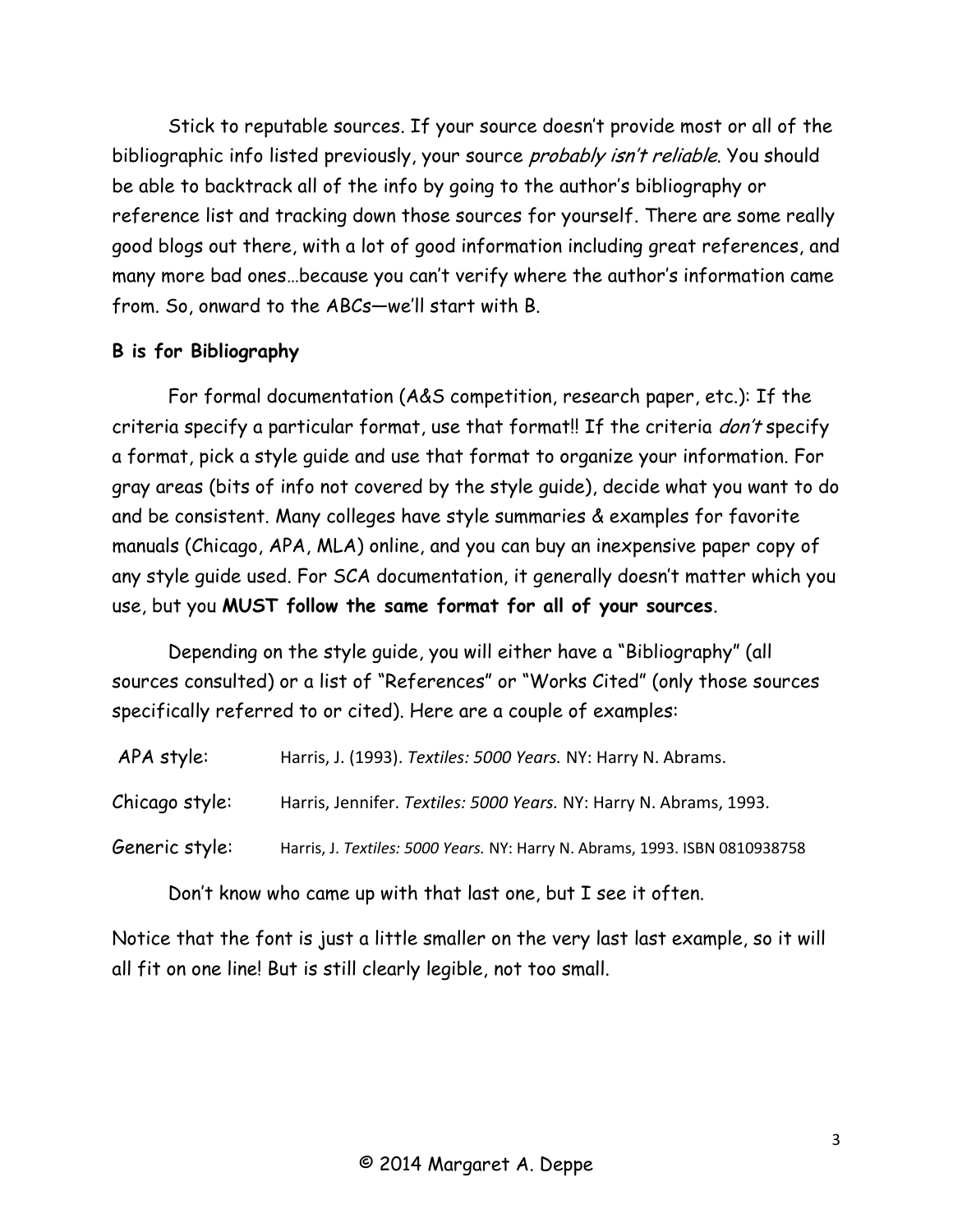For informal or short form documentation, such as a single sheet summary or "thumbnail" page, you can list the "top three" (most important) sources you consulted as "Sources" or "Resources." If the documentation criteria call for a cover page on a large, multi-page documentation packet, you can just list the titles of the references/works cited, with a note that a full list follows at the end of the complete documentation (see example 1).

No matter what style you use, please set your font and spacing in such a way that the information is easy to read! White space on the page isn't a bad thing…and for handouts or copies used for judging, it leaves space in the margins for the reader or judge to make notes and comments or ask questions. My rule of thumb: Nothing less than 10pt Calibri font or comparable and 1.15 spacing for sources. Footnotes may vary.

**"Many of us are over 40 and trying to read lines of text this small is a complete pain in the hind end" (Deppe, 2014, p.2) "When there is more than one line of text, single spaced, it's even harder to read." (Deppe, 2014, still p. 2)**

#### **A is for Annotation**

An annotation is a brief summary of the source, whether is it a book, academic paper, or website, often included with lengthy, formal papers and theses. This is not an abstract (which is one or more paragraphs, usually limited to 500 words or less), but one to three sentences describing each of the sources you've listed in your bibliography or reference list. Do not write a full review of the work! Keep it short and succinct.

Welch, A. (1979). *Calligraphy in the Arts of the Muslim World*. Austin: University of Texas Press.

This is an exhibition catalogue of artifacts bearing Arabic calligraphy with discussion of calligraphy and artistic styles. The author provides a nice discussion of the symbolic meaning and cultural context of the use of script in Islamic art.

Kendrick, A. F. (1924). *Catalogue of Dated Muhammadan Textiles of the Medieval Period*. London: The Victoria and Albert Museum.

This is a catalog of tiraz textiles from medieval Egypt, Syria and Iraq in the Victoria and Albert Museum, London. The anthropological analysis is somewhat biased and dated, but the descriptions of the textiles and translations of the inscriptions thereon are helpful as a starting point for tiraz research.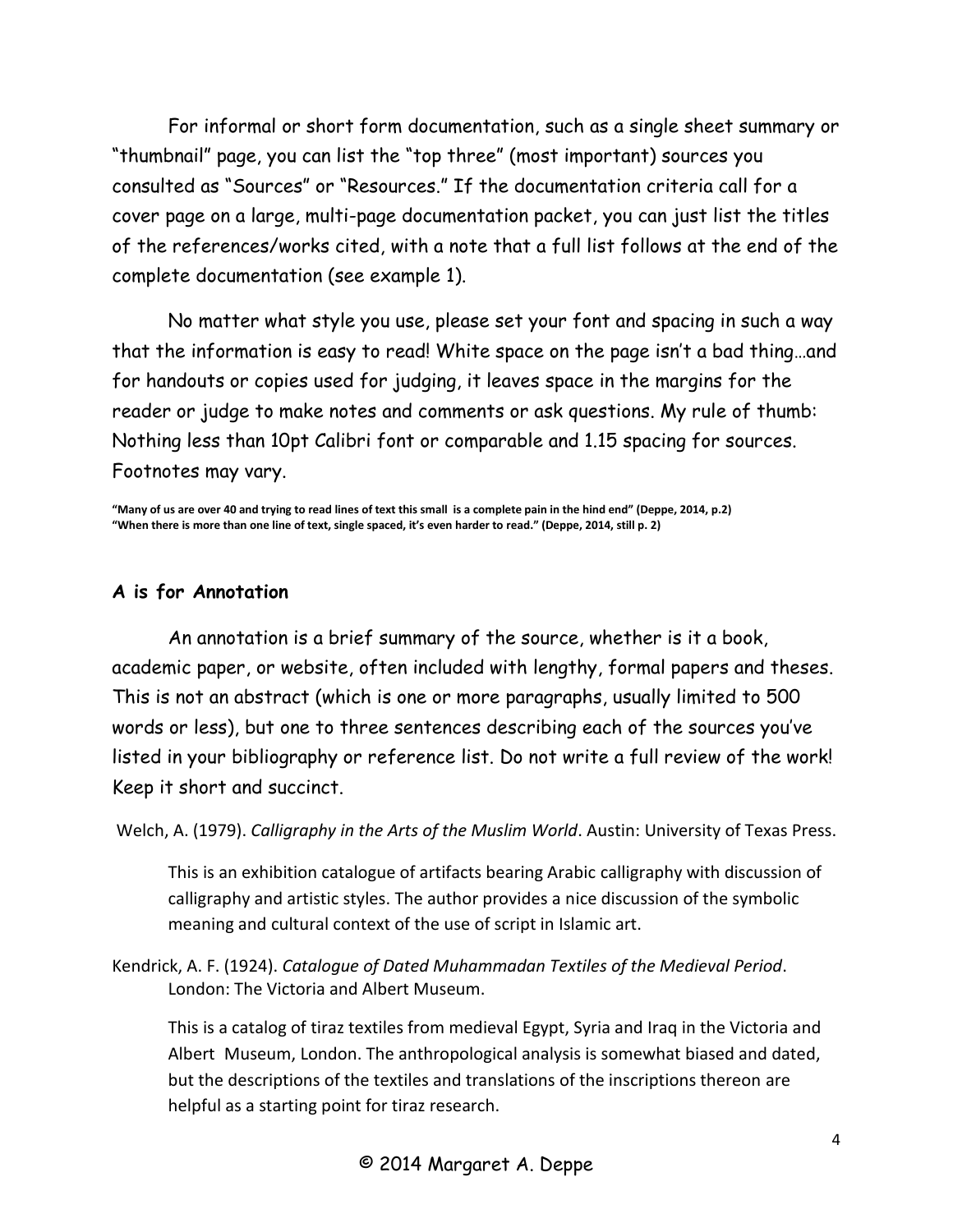## **C is for Citation**

Now we're into writing the paper. Whenever you make a general statement that comes from a particular author, you should cite the author. How you do this depends on the style guide; my preferred method includes the simple citation in the text, rather than using a foot note or end note. If you have a lot of sources, cite general stuff in the text and use a regular bibliography or reference list; do NOT put all of your general citations in footnotes or endnotes<sup>i</sup> unless your style manual or editor specifically requests that format. When in doubt, cite, cite, cite. Plagiarism is Bad, and although citing the same author over and over again may become unwieldy, it is important for your readers to know which source that info came from, and really, no one except your composition teacher will penalize you for too many citations. When in doubt, cite, cite, cite.

Mameluk embroideries generally have a ground of plain woven linen, from a simple spun, undyed bast-fiber yarn. This is presumably flax, for which Egypt was famous in medieval times and earlier (Geijer, 1979).

If you include an image, quote or a very specific item of information, you must cite the author *and* the page number or URL where it came from. When in doubt, quote the author directly rather than trying to reword something that is very direct and especially attributable to that particular author, noting that block quotes like the one below are typically limited to 40 words or less to avoid copyright infringements. Once in a while I will use footnotes for page number citations which only occur once in the document, and nowhere else, but only if I'm writing brief documentation (not more than 3 pages, plus a page the bibliography) for a very simple A&S project. It looks tidier for short documents, in my opinion but again, it depends on your style manual and whether the format was specified.

Quote: "The way in which close counted herringbone is worked is typical of one category of Mameluk embroidery and, if present on a textile, strongly suggests a Mameluk Egypt origin" (Ellis, 2001, p. 57).

Continued next page!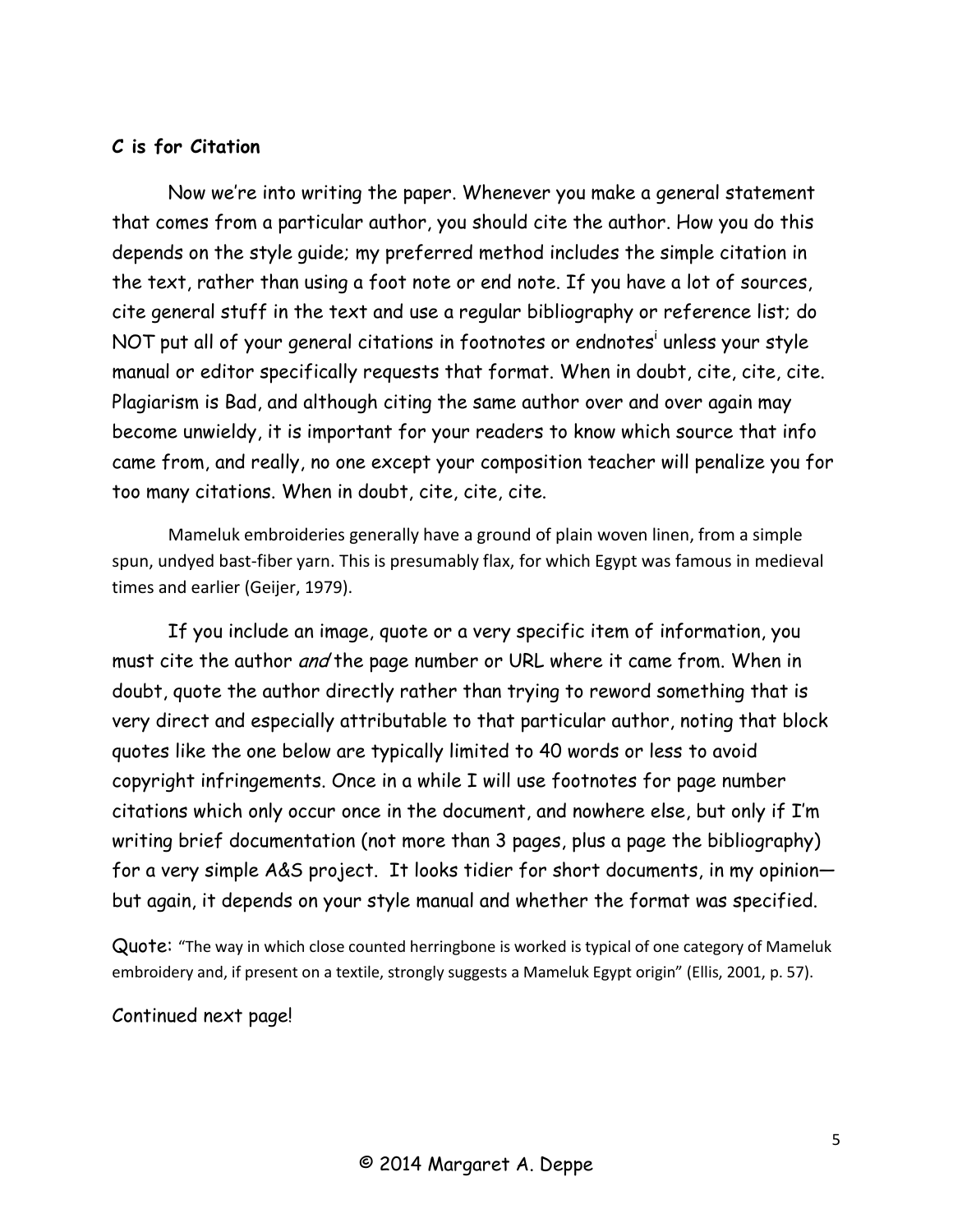Footnotes: I withdrew a single weft yarn to define the line along which the script would be stitched; this technique was used on many Egyptian couched or back-stitched tiraz textiles, $^{1}$  but more recent research suggests this is not common to the chain-stitched tiraz from Syria or Iraq.<sup>2</sup>

Hyperlink: Alternatively, the dress panels can be embroidered with a small overall design, like this medieval Egyptian tunic, **T76-1925 [in the Victoria and Albert Museum](http://collections.vam.ac.uk/item/O358794/tunic/)**.

#### **A brief note about copyright:**

**Keep in mind that copyright laws only allow "fair use" for the average author.** Copying a lot of information or images into your documentation, especially if you know that document will be posted online, does NOT constitute fair use, even with citations. Most A&S documentation is not intended to be published—but a LOT of it goes into newsletters or onto websites. Photos of homemade but exact reproductions of a museum item may also in fact violate copyright, or intellectual property laws, something to be aware of. Remember that you can imbed links in your text to provide immediate access to an internet-connected reader for digital documents and images, so the reader can go directly to a museum record or database image on its original website—why run the risk of violating copyright when you don't have to? And if you're using short form documentation, you've got all that extra space that the image would have taken up on the page to provide more information. "A picture is worth a thousand words," but only if it contributes to your overall document, and not if you have to violate copyright to provide that image. There is a lot of helpful information concerning copyright online, so take time to do a little research on that as well.

 $\overline{\phantom{a}}$ 

 $1$  Golombek, L. & Gervers, V., (1977), p. 84.

<sup>&</sup>lt;sup>2</sup> Kerner, J. (2007), p. 19.